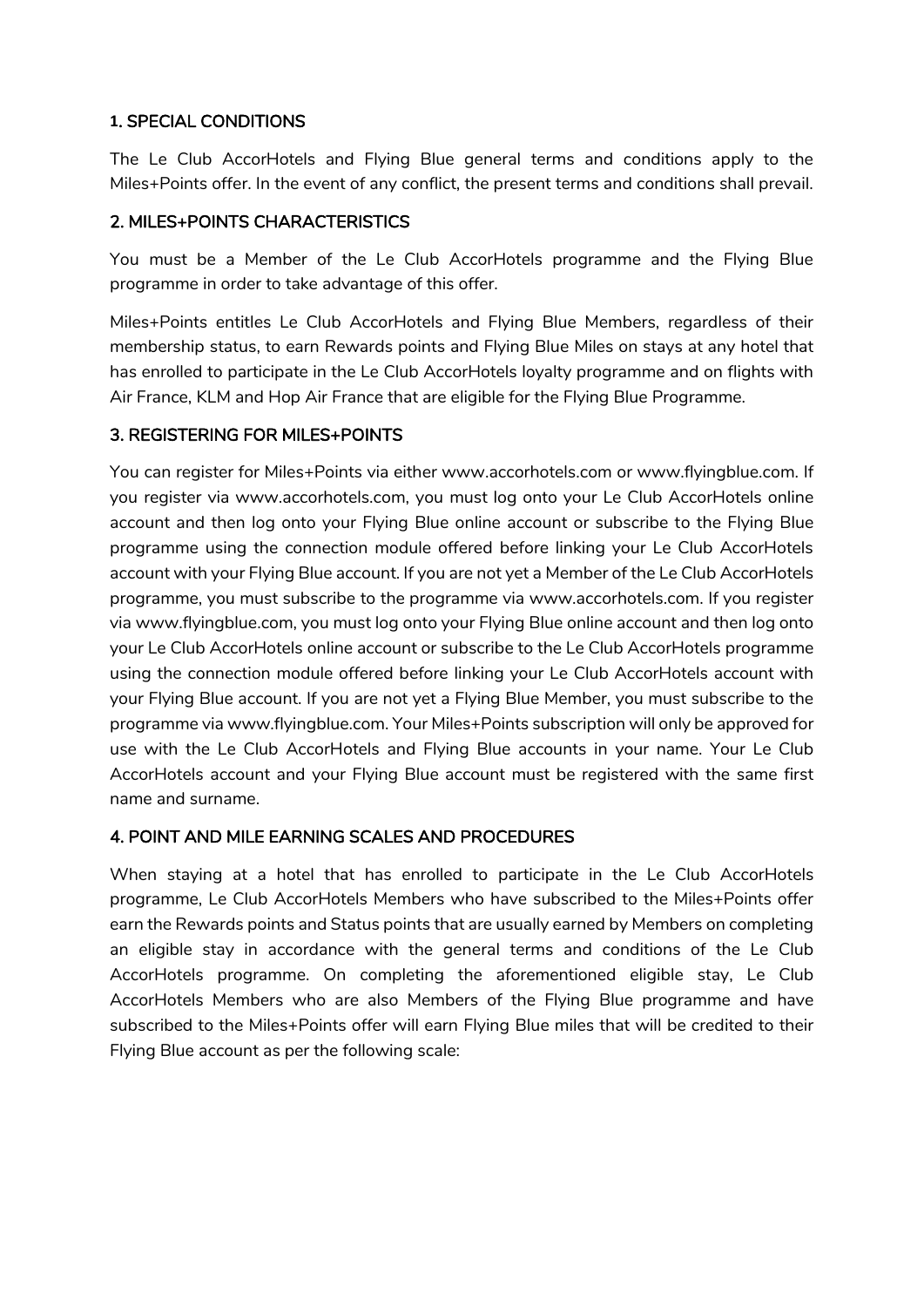| Le                 | Club | <b>Flying</b>      | Blue | Flying          |       | Blue            | Flying         | Blue            | Flying         | <b>Blue</b> |
|--------------------|------|--------------------|------|-----------------|-------|-----------------|----------------|-----------------|----------------|-------------|
| <b>AccorHotels</b> |      | miles earned on    |      | miles earned on |       | miles earned on |                | miles earned on |                |             |
| Status             |      | stays completed    |      | stays completed |       | stays completed |                | stays completed |                |             |
|                    |      | at                 | all  | at              | ibis, | ibis            | at Adagio      |                 | at             | Adagio      |
|                    |      | AccorHotels        |      | Styles          |       | and             |                |                 | Access         |             |
|                    |      | participating      |      | Mama Shelter    |       |                 |                |                 |                |             |
|                    |      | brands,            |      |                 |       |                 |                |                 |                |             |
|                    |      | excluding          |      |                 |       |                 |                |                 |                |             |
|                    |      | Adagio, Adagio     |      |                 |       |                 |                |                 |                |             |
|                    |      | Access, ibis, ibis |      |                 |       |                 |                |                 |                |             |
|                    |      | <b>Styles</b>      | and  |                 |       |                 |                |                 |                |             |
|                    |      | Mama Shelter       |      |                 |       |                 |                |                 |                |             |
| Classic            |      | 10                 |      | 5               |       |                 | 4              |                 | $\overline{2}$ |             |
| Silver             | 10   |                    | 5    |                 | 4     |                 | $\overline{2}$ |                 |                |             |
| Gold               | 10   |                    | 5    |                 | 4     |                 | $\overline{2}$ |                 |                |             |
| 10<br>Platinum     |      | 5                  |      | 4               |       | $\overline{2}$  |                |                 |                |             |

When taking a flight that is both operated and commercialized by Air France, KLM or Hop Air France and that is eligible for the Flying Blue Programme, Flying Blue Members who have subscribed to the Miles+Points offer earn the Flying Blue miles and XPs that are usually earned by Members on completing an eligible flight in accordance with the general terms and conditions of the Flying Blue programme. On completing the aforementioned eligible flight, Flying Blue Members who are also Members of the Le Club AccorHotels programme and have subscribed to the Miles+Points offer will earn Rewards points that will be credited to their Le Club AccorHotels account as per the following scale:

| <b>Flying Blue Status</b> | Club<br>Le                 | AccorHotels | Club<br>AccorHotels<br>Le  |  |  |
|---------------------------|----------------------------|-------------|----------------------------|--|--|
|                           | Rewards points earned on   |             | Rewards points earned on   |  |  |
|                           | flights 2ommercialized and |             | payable add-on services    |  |  |
|                           | operated by AF-KL-A5       |             | (upgrades, seat, meals and |  |  |
|                           |                            |             | flights<br>luggage)<br>on  |  |  |
|                           |                            |             | 2ommercialized<br>and      |  |  |
|                           |                            |             | operated by AF-KL-A5       |  |  |
| Explorer                  | 5                          |             | 5                          |  |  |
| Silver                    | 5                          |             | 5                          |  |  |
| Gold                      | 5                          |             | 5                          |  |  |
| Platinum                  | 5                          |             | 5                          |  |  |

In order for your Rewards points to be credited to your Le Club AccorHotels account and your miles to be credited to your Flying Blue account when staying at hotels that have enrolled to participate in the Le Club AccorHotels programme, you must provide your Le Club AccorHotels loyalty card number when booking and show your loyalty card to hotel reception when checking into the hotel.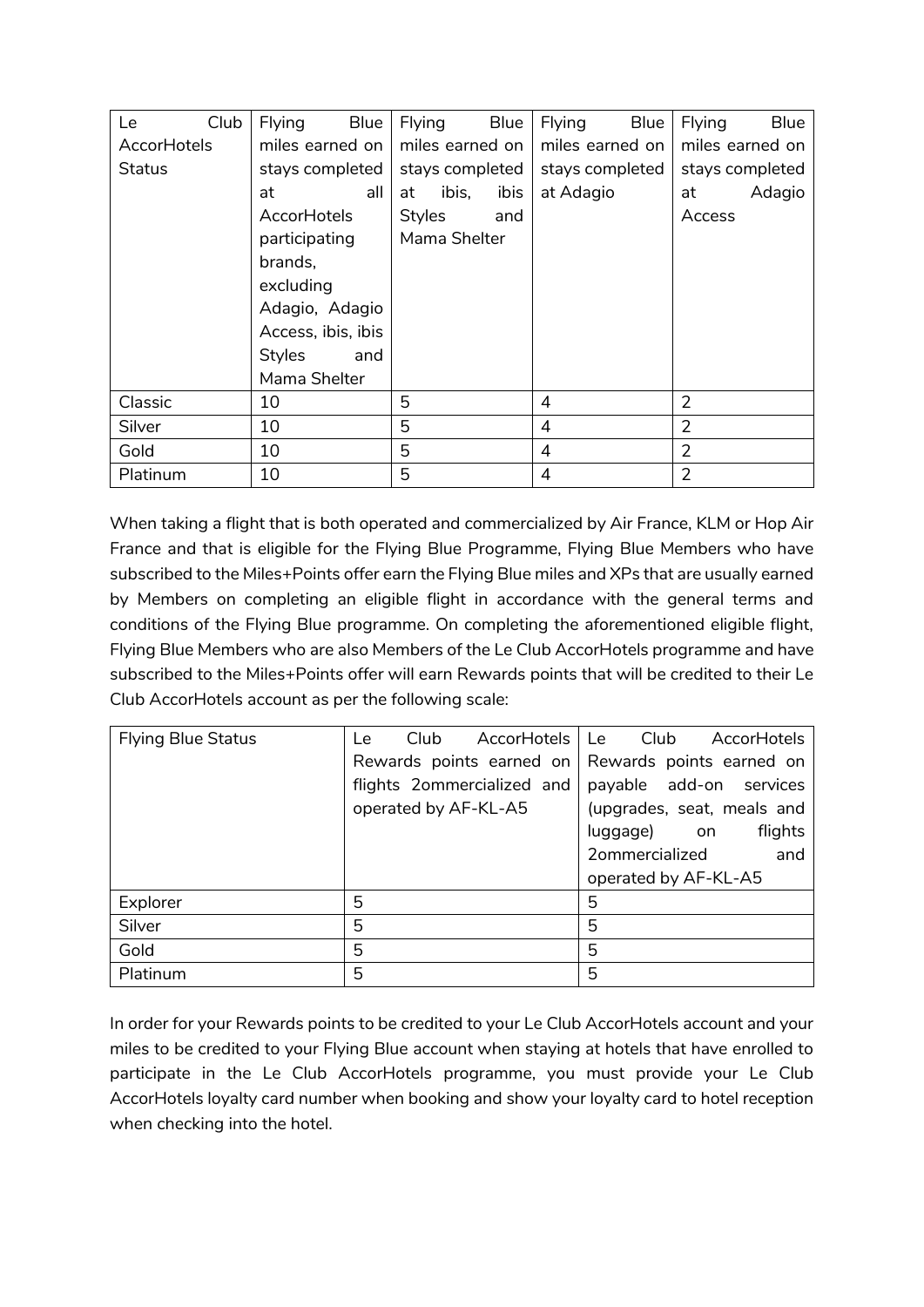In order for your miles to be credited to your Flying Blue account and your Rewards points to be credited to your Le Club AccorHotels account when completing a Miles+Points-eligible flight, you must provide your Flying Blue loyalty card number when booking your flight or at check-in.

Activities that are eligible to earn both miles and points are those completed after subscribing to the Miles+Points offer, irrespective of the date on which the flight or stay was purchased. Requests to be awarded the benefit linked to the Miles+Points offer must be made whilst the subscription to the offer is still active. Requests made for points to be retrospectively awarded once a Member has unsubscribed from the Miles+Points offer will not be eligible to earn both miles and points (even if the stay or flight was completed whilst the subscription was still active).

Your Le Club AccorHotels Rewards points and your Flying Blue miles will be credited to your account within 10 days of the end of your stay or flight.

The Miles+Points offer is subject to availability. Terms and Conditions of Sale apply to the public booking rates specific to each hotel and each flight.

The Miles+Points offer does not apply to stays at hotels that are partners of the Le Club AccorHotels programme and the Flying Blue programme, nor to flights on airlines that are partners of the Le Club AccorHotels programme and the Flying Blue programme.

### 5. EARNING STATUS NIGHTS AND XP

Members who have subscribed to the Miles+Points offer will have a welcome benefit of 1 Status Night credited to their Le Club AccorHotels account and 5 XP credited to their Flying Blue account on completing their first eligible stay.

Members who have subscribed to the Miles+Points offer will have a welcome benefit of 5 XP credited to their Flying Blue account and 1 Status Night credited to their Le Club AccorHotels account on completing their first eligible flight.

These two welcome benefits are cumulative and will be credited to the Member's account on the date of the activity.

These benefits can only be credited to each account once (a total of 10 XP per Flying Blue account, and a total of 2 Status Nights per Le Club AccorHotels account), even in the event of multiple subscriptions.

#### 6. YOUBOOX LAUNCH OFFER

A maximum of 150,000 Miles+Points subscribers each year and 50,000 active users each month (Miles+Points subscriber who logs onto their Youboox account at least once per month) will be awarded a free 6-month subscription to our partner Youboox following their first eligible stay or flight. This subscription will give Miles+Points subscribers access to a reading list compiled by Youboox, Flying Blue and Le Club AccorHotels. Youboox, Le Club AccorHotels and Flying Blue reserve the right to amend this reading list by mutual agreement or to refrain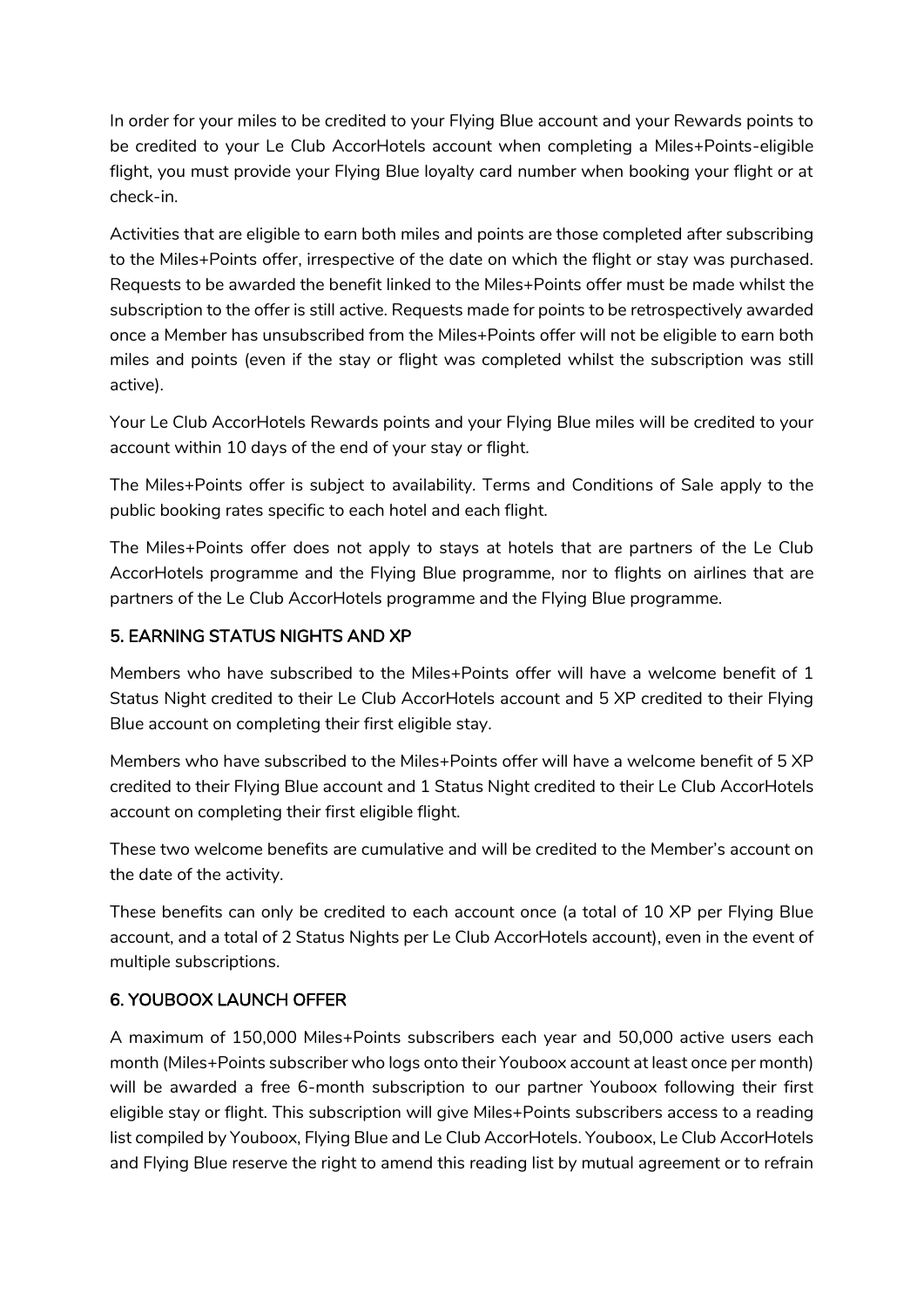from offering this benefit to Miles+Points Members. When a Member registers with Youboox and uses the Youboox service, the Youboox general terms and conditions apply. Members who have subscribed to Miles+Points and are eligible for the Youboox launch offer will receive an email invitation from Flying Blue or Le Club AccorHotels within a maximum of 3 months. This invitation will enable eligible Members to complete their Youboox registration and use the service free of charge for 6 months. At the end of the 6-month subscription period, Members who opted in to receive marketing emails from Youboox when registering may be contacted by Youboox, offering them a 50% discount if they wish to prolong their subscription.

### 7. AD HOC CONVERSION OF REWARDS POINTS INTO FLYING BLUE MILES

The Le Club AccorHotels Member must be a Member of the Flying Blue programme towards which he wishes to transfer his Rewards points prior to requesting a transfer. Points can only be transferred to the Flying Blue account held in the Member's name, and transfers can only be made between Le Club AccorHotels accounts and Flying Blue accounts that have been declared and linked within the framework of the Miles+Points offer.

There is a minimum threshold of 2,000 Rewards points per conversion, based on the following scale:

2,000 Rewards points = 1,000 Flying Blue miles

Transfers will be completed within 10 days and are irreversible.

## 8. AD HOC CONVERSION OF FLYING BLUE MILES INTO LE CLUB ACCORHOTELS POINTS

The Flying Blue Member must be a Member of the Le Club AccorHotels programme towards which he wishes to transfer his Flying Blue miles prior to requesting a transfer. Miles can only be transferred from the Flying Blue account held in the Member's name, and transfers can only be made between Le Club AccorHotels accounts and Flying Blue accounts that have been declared and linked within the framework of the Miles+Points offer.

There is a minimum threshold of 4,000 Flying Blue Miles per conversion, based on the following scale:

4,000 Flying Blue miles = 1,000 Rewards points.

Transfers are instantaneous and irreversible

### 9. MEMBER RESPONSIBILITIES

Any breach by a Member of these Miles+Points General Conditions of Use, any abusive or fraudulent use of cards, Miles or Rewards points, any communication of falsified information and/or detrimental or objectionable behaviour from the Member or from one of the people with him (in particular regrettable, malicious or insulting behaviour towards hotel staff, airline staff or customers), including during an event organised by one of the two Programmes, may result - at the sole discretion of the loyalty Programme Administrators - in the temporary suspension of the Member's Miles+Points subscription and/or his membership of the Programmes, or in the termination of his Miles+Points subscription and/or his membership of the associated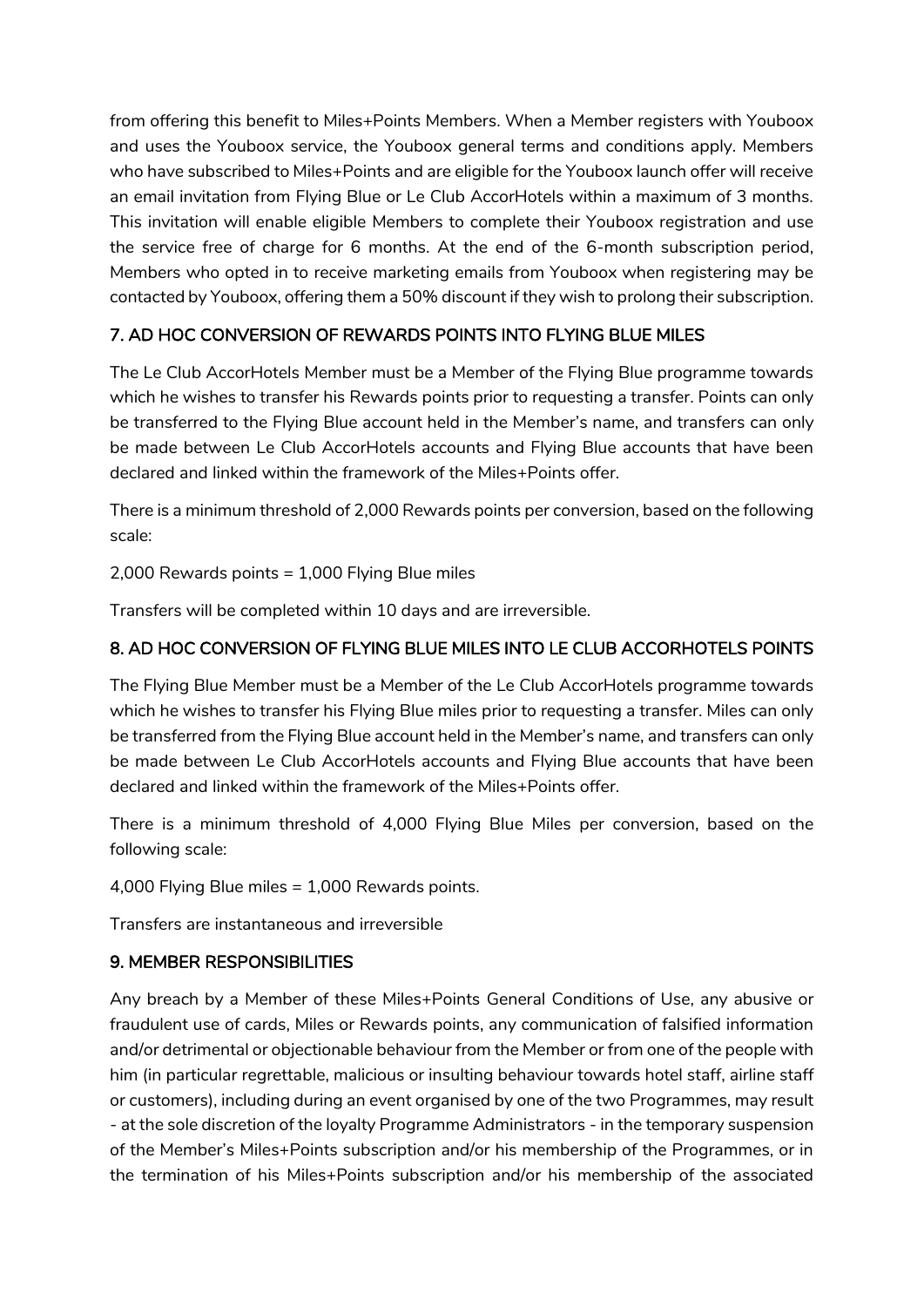loyalty Programmes without notice or compensation. The termination of a Member's membership and subscription will result in the cancellation of all Points and Miles earned by the Member with his card. This suspension or termination shall be without prejudice to the loyalty Programme Administrators' right to take action with respect to the Member.

## 10. PERSONAL DATA PROTECTION

Subscribing to the Miles+Points offer implies that the firm Accor SA, 82 rue Henri Farman 92130 Issy-les-Moulineaux, FRANCE (for Le Club AccorHotels) and the firms Air France and KLM, 45 rue de Paris, 95747 Roissy CDG Cedex, FRANCE (for Flying Blue) obtain personal data related to the Member's stays and flights from each other, in other words:

• Le Club AccorHotels loyalty card number, Flying Blue loyalty card number, surname, first name, email, date of birth and number of points or miles to be credited;

- Data collected by Flying Blue via Le Club AccorHotels for each eligible expense:
- o Name, brand, town/city and country of the hotel in which the Member stayed
- o Dates of stay
- o Reservation date
- o Reason for stay: business or leisure
- Data collected by Le Club AccorHotels via Flying Blue for each eligible expense:
- o Commercial flight number (number printed on the client's ticket)
- o Origin and destination of the flight
- o Booking class
- o Dates of the outward and return flight
- o Whether the flight is multi-destination or inbound different to outbound
- o Reservation date
- o Reason for flight: business or leisure

This data is required for Accor SA and Air France / KLM to implement the Miles+Points offer and guarantee its smooth operation (crediting points and miles, monitoring Members' activities within the framework of the offer, handling any claims that may arise, etc.).

"Data processing managers at Accor and Air France/KLM each individually process Members' data during their participation in the Miles+Points offer. The measures each partner takes to protect Members' personal data remain wholly applicable to the processing of their data within the framework of this offer, notably as regards who receives that data, the data storage timeframes and possible data transfers outside the European Union.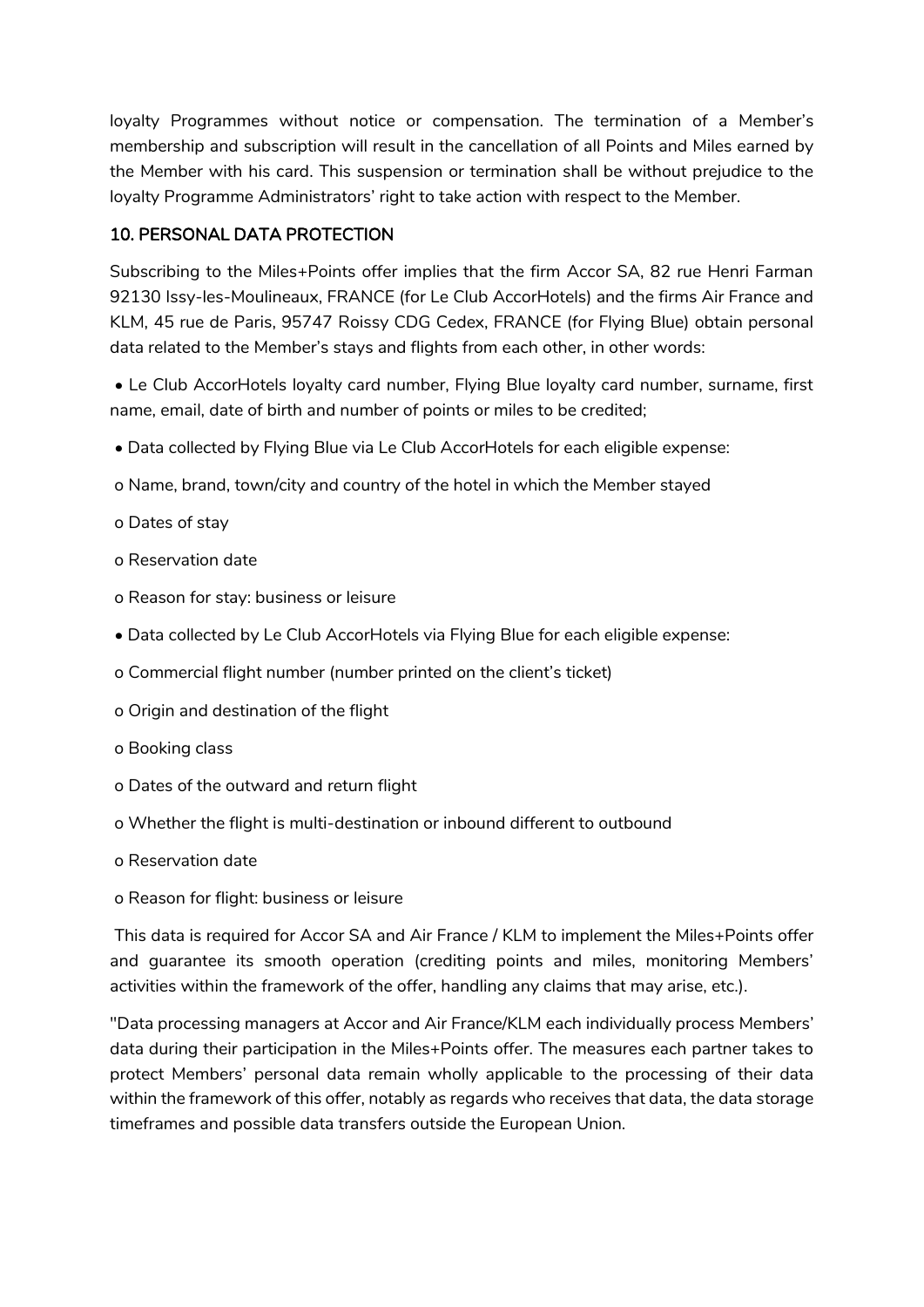For Le Club AccorHotels, the measures in question are those detailed in article 14 of the Le Club AccorHotels General Conditions of Use.

For Air France, the measures in question are those detailed in article 15 of the Flying Blue General Conditions of Use.

Members can exercise their rights (to access, amend or delete their data, restrict or oppose the processing of that data, exercise their data portability rights, provide instructions on how their data should be processed following their death) by sending an email to each of the data processing managers at the following addresses: <data.privacy@accor.com> for Le Club AccorHotels, and <mail.data.protection@airfrance.fr> or <KLMPrivacyOffice@klm.com> for Flying Blue.

Members can also contact each partner's data protection officer by sending an email to <accorhotels.dpo@accor.com> for Le Club AccorHotels, and <mail.data.protection@airfrance.fr> or <KLMPrivacyOffice@klm.com> for Flying Blue, and can also lodge an appeal with a data protection authority."

# 11. ACCEPTANCE OF THE MILES+POINTS GENERAL CONDITIONS OF USE, SETTLEMENT OF LITIGATION AND APPLICABLE LAW

Subscribing to Miles+Points implies acceptance without reserve by Members of the General Conditions of Use. These General Conditions of Use shall prevail over any previous text.

In case of dispute arising between a Member, Air France KLM and PRO-FID SAS concerning the Miles+Points General Conditions of Use, the Member is hereby informed that they may opt for a conventional arbitration procedure or any other dispute resolution method. In the absence of an amicable resolution within 60 days of the Customer Care team referral date, the Member may appeal to the Travel and Tourism Mediator, no later than 12 months after making the initial complaint. Contact details for the Travel and Tourism Mediator and information regarding claims are available in the "Help" section.

These General Conditions of Use are governed by French law, without obstructing the mandatory protective provisions that may apply in the customer's home country.

### 12. TERMINATION OF THE MILES+POINTS SUBSCRIPTION BY THE MEMBER

Members may decide to withdraw from the Miles+Points offer at any time. In order to do so, they must send an email detailing their request via the "Help" section of the AccorHotels.com website or via the website's "Contact Us" page.

If the Member withdraws from the Miles+Points offer, their Le Club AccorHotels and Flying Blue accounts will nonetheless be maintained.